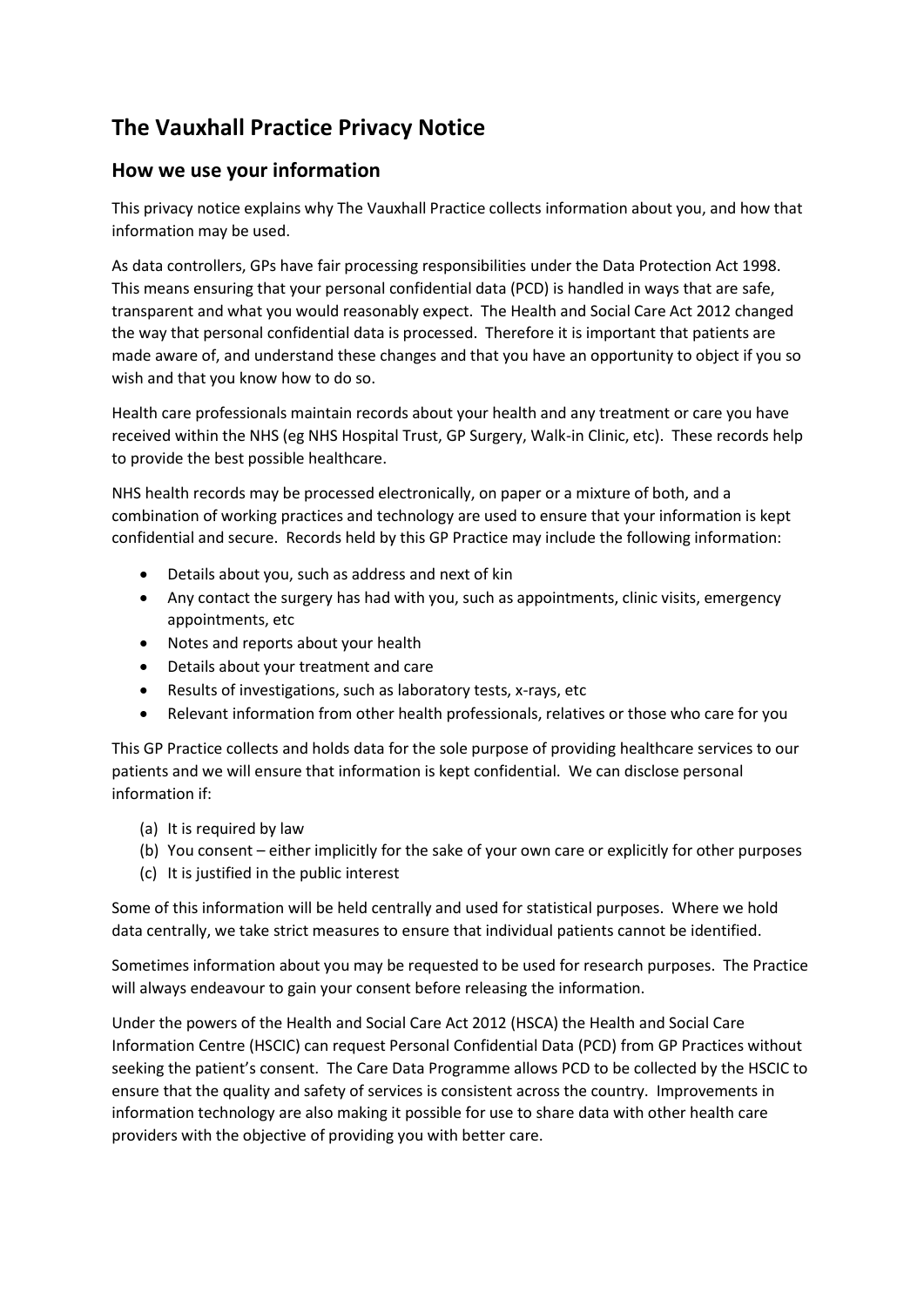Any patient can choose to withdraw their consent to their data being used in this way. When the Practice is about to participate in any new data-sharing scheme we will make patients aware by displaying prominent notices in the surgery and on our website at least four weeks before the scheme is due to start. We will also explain clearly what you have to do to 'opt-out' of each new scheme.

A patient can object to their personal information being shared with other health care providers but if this limits the treatment that you can receive then the doctor will explain this to you at the time.

### **Invoice Validation**

If you have received treatment within the NHS, access to your personal information may be required in order to determine which Clinical Commissioning Group or Health Board should pay for the treatment or procedure you have received.

This information would most likely include information such as your name, address, date of treatment and may be passed on to enable the billing process. These details are held in a secure environment and kept confidential. This information will only be used to validate invoices, and will not be shared for any further purposes.

# **How do we maintain the confidentiality of your records?**

We are committed to protecting your privacy and will only use information collected lawfully in accordance with the Data Protection Act 1998 (which is overseen by the Information Commissioner's Office), Human Rights Act, the Common Law Duty of Confidentiality, and the NHS Codes of Confidentiality and Security.

All of our staff, contractors and committee members receive appropriate and on-going training to ensure they are aware of their personal responsibilities and have contractual obligations to uphold confidentiality, enforceable through disciplinary procedures. Only a limited number of authorised staff has access to personal information where it is appropriate to their role and is strictly on a needto-know basis.

We maintain our duty of confidentiality to you at all times. We will only ever use or pass on information about you if others involved in your care have a genuine need for it. We will not disclose your information to any third party without your permission unless there are exceptional circumstances (ie life or death situations), or where the law requires information to be passed on.

#### **Who are our partner organisations?**

We may also have to share your information, subject to strict agreements on how it will be used. The following are examples of the types of organisations that we are likely to share information with:

- NHS and specialist hospitals, Trusts
- Independent Contractors such as dentists, opticians, pharmacists
- Private and Voluntary Sector Providers with prior consent Ambulance Trusts
- The Aneurin Bevan Health Board, and Gloucestershire Clinical Commissioning Group
- Education Services with prior consent
- Police, Fire and Rescue Services in an emergency situation.
- Other 'data processors' during specific project work eg Diabetes UK. This data will be anonymised.